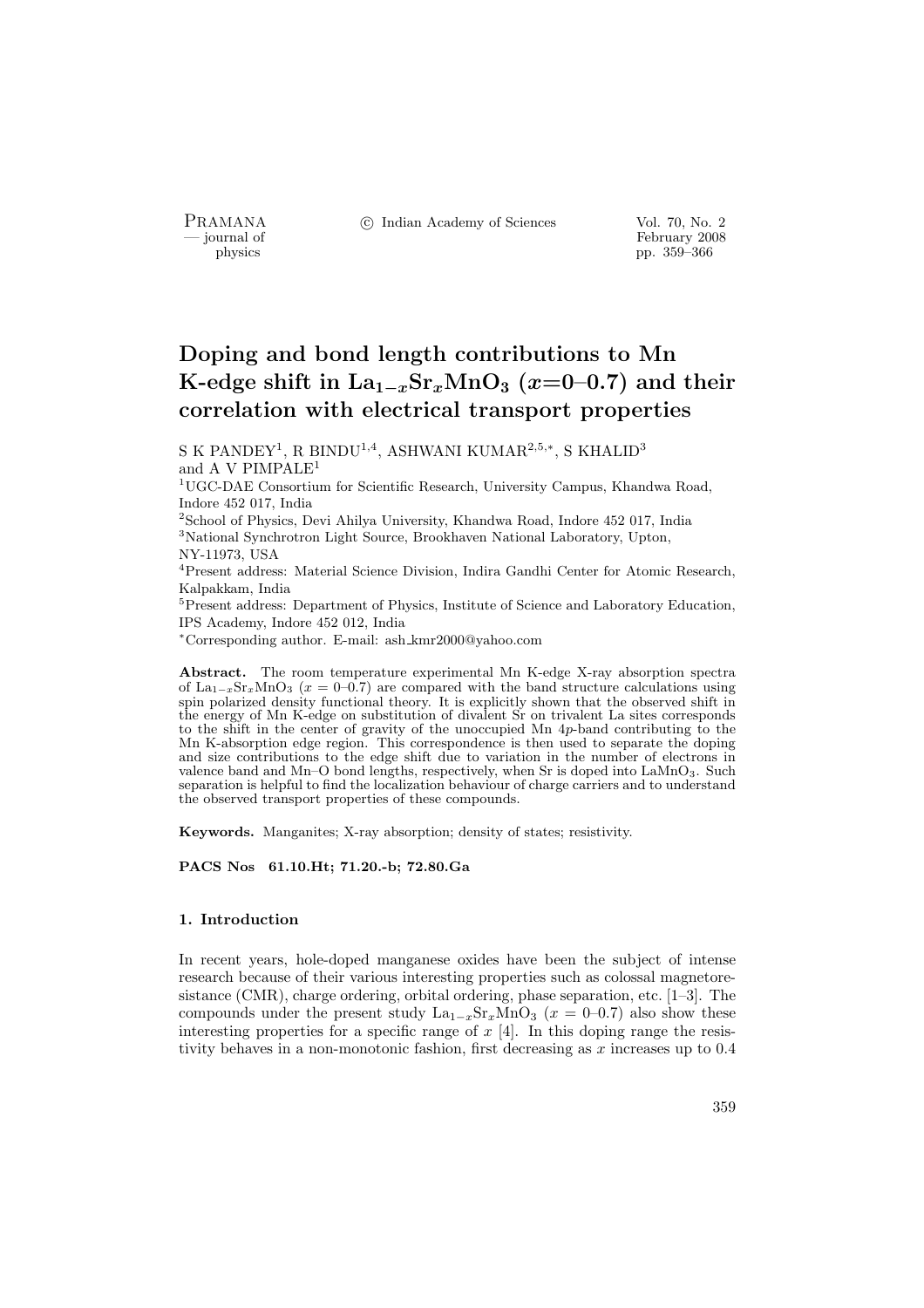

Figure 1. (a) Experimental Mn K-edge X-ray absorption spectra for  $Mn_2O_3$ , MnO<sub>2</sub> and La<sub>1−x</sub>Sr<sub>x</sub>MnO<sub>3</sub> (x = 0–0.7). (b) Edge shift in Mn K-edge with respect to LaMnO<sub>3</sub> and (c) resistivity at 300 K (from [4,23]) for La<sub>1-x</sub>Sr<sub>x</sub>MnO<sub>3</sub>.

and then increasing as  $x$  further increases for a wide temperature range (see figure 1c). This behaviour is not very well understood. Although double exchange mechanism is commonly employed, it is known to be inadequate [5]. Qualitatively, by considering Jahn–Teller splitting of the  $e<sub>g</sub>$  band of Mn and invoking strong Hund coupling, it is seen that Sr doping corresponds to adding holes in the system. Thus, as x increases the resistivity should decrease for low x. Naively one would expect the resistivity to have a minimum at  $x = 0.5$ ; however, the detailed interactions involved in conduction phenomenon could alter this situation. Besides adding holes to the system, Sr doping would also change the lattice parameters due to its different ionic radius as compared to La. The changed overlap integrals would modify the local electronic densities and localization of electrons and holes at different sites in the lattice, thus affecting the transport properties. Coexistence of localized Jahn–Teller polaronic and broad band  $e_q$  states may also play important role in these compounds [6].

X-ray absorption (XA) spectra provide invaluable information about the electronic states of absorbing atom and arrangement of the surrounding atoms. An XA edge represents the transition of electron from a core level to the low lying unoccupied states of appropriate symmetry. The edge position of an absorption spectrum depends on electronic charge distribution around the absorbing atom [7].

360 Pramana – J. Phys., Vol. 70, No. 2, February 2008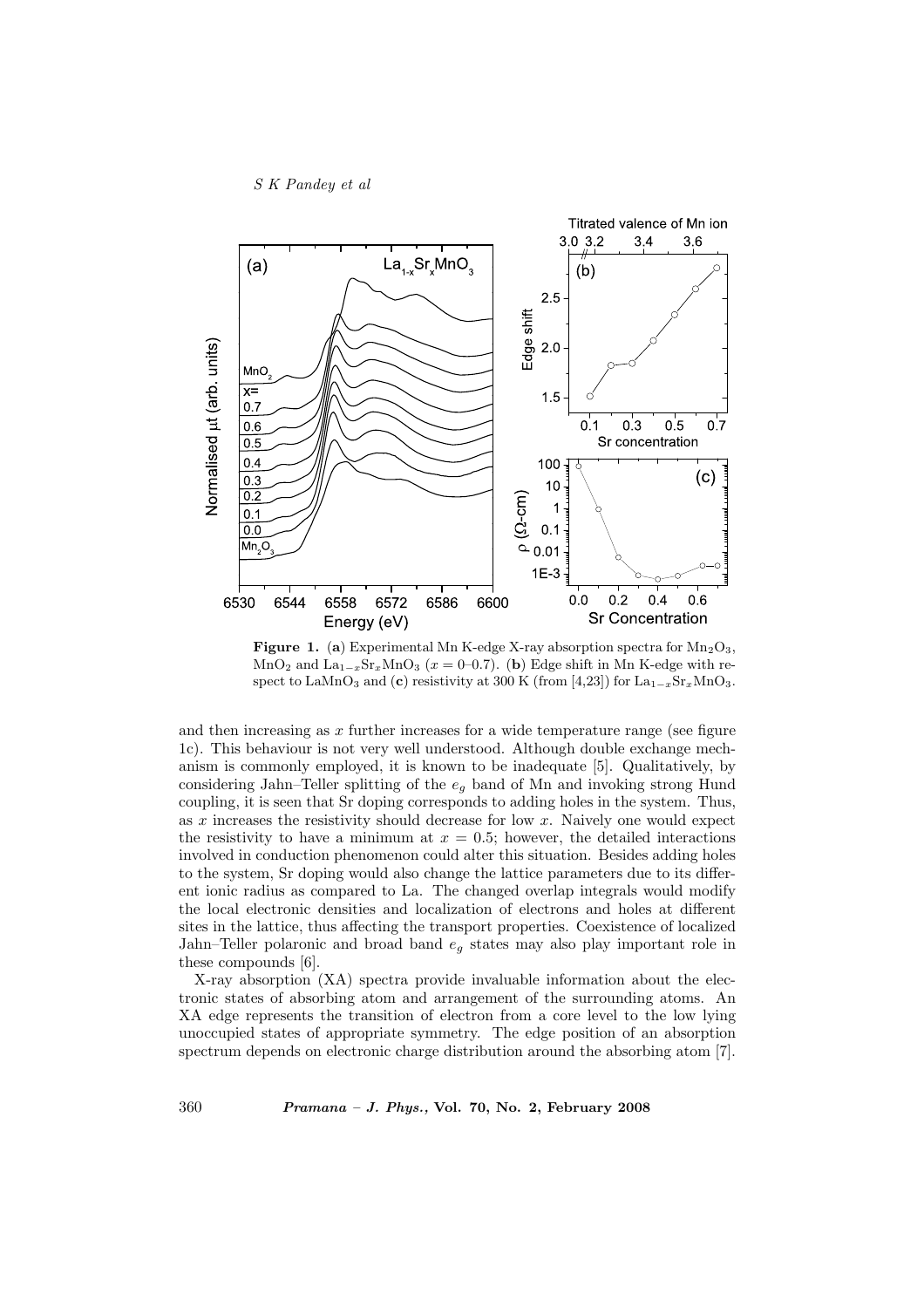#### Mn K-edge shift and electrical transport properties in manganites

A shift in the absorption edge energy is thus a manifestation of the change in the effective charge on the absorbing atom. The effective charge can be varied by changing the number of electrons through appropriate doping and also by changing the interatomic distance. Therefore, in reference to the system under present study, an energy shift in Mn K-edge position on replacing some of the trivalent La with divalent Sr will have two contributions: one from the changed number of valence electrons and other from changes in the Mn–O bond length. Further, a change in electronic charge distribution is directly related with localization behaviour of charge carriers and hence electrical transport properties. Therefore, a knowledge of changes in the aforementioned two contributions to the edge shift with Sr concentration will be helpful in understanding the transport properties of manganites. There are many works in the literature reporting XA spectra at Mn K-edge in manganites [8–13]. Almost all this work is concentrated on  $La_{1-x}Ca_xMnO_3$  and the change in the edge shift is correlated with the change in the electronic state of Mn ion on Ca doping. Only a few of these studies [11–13] bring out the importance of lattice and band structure effects on the absorption edge. Estimation of different contributions to the edge shift and their relation with various physical properties of manganites still remains a challenging task.

In this contribution we show using experimental XA spectra of  $La_{1-r}Sr_rMnO_3$ and electronic structure calculations that shift in Mn K-edge position on Sr doping in LaMn $O_3$  corresponds to the changes in the centre of gravity (CG) of the unoccupied Mn 4p-band contributing to the Mn K-edge region. This correspondence is then used to separate the two contributions to the edge shift: one from changed number of valence electrons and the other from changes in Mn–O bond length, which we denote as doping and size contributions, respectively. It is observed that doping contribution to the edge shift with varying Sr concentration follows the observed electrical transport behaviour, which is directly related to the localization of the charge carriers, thus emphasizing the importance of hole localization in governing the transport behaviour of these series of compounds.

#### 2. Experimental and computational details

Polycrystalline samples of  $\text{La}_{1-x}\text{Sr}_x\text{MnO}_3$  ( $x = 0.0-0.7$ ) were prepared by solid state route. The oxygen content in all the samples was measured by iodometric titration. While the samples with  $x = 0.1-0.3$  were found to be off-stoichiometric, the samples with  $x = 0.4-0.7$  were stoichiometric within the experimental accuracy. XA spectra were recorded at room temperature (300 K) on beamline X-18 B using a Si(1 1 1) channel cut monochromator at the National Synchrotron Light Source, Brookhaven National Laboratory. The details of sample preparation and experiments are given elsewhere [14,15]. As shown in our earlier EXAFS work on  $\text{La}_{1-x}\text{Sr}_x\text{MnO}_3$  [15], MnO<sub>6</sub> octahedron is distorted throughout the series and four Mn–O bonds have same bond length and other two have different bond lengths. Therefore, for the purpose of band structure calculations, the local structure was represented by a tetragonal lattice in the whole range,  $x = 0$  to 0.7, with interchange of lattice parameters a and c at  $x = 0.4$  to account for the change in local structure around  $x = 0.4$ . Lattice parameters taken for obtaining the muffin-tin radii

*Pramana – J. Phys.*, Vol. 70, No. 2, February 2008  $361$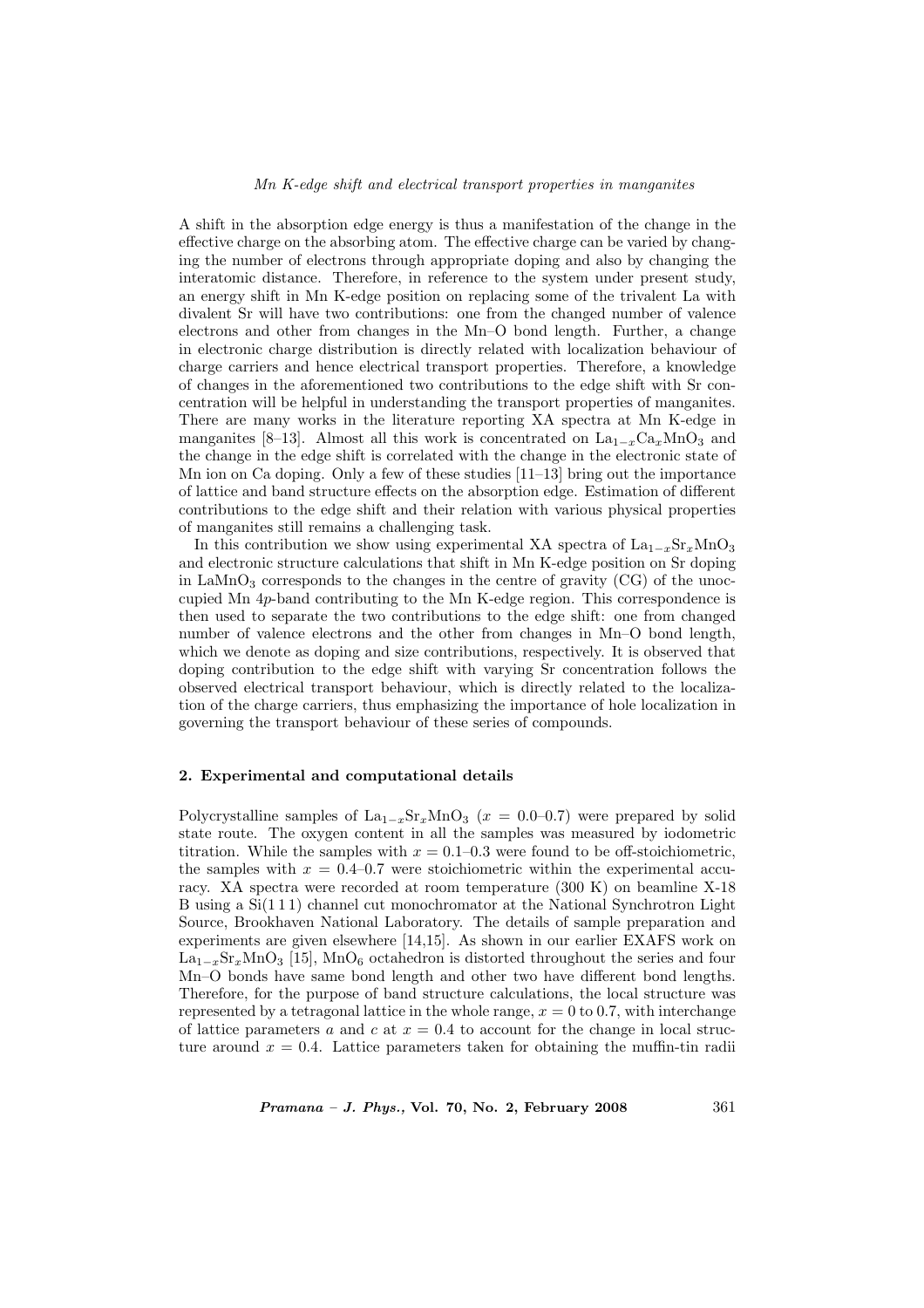were two times of these Mn–O bond lengths. Spin polarized electronic structure calculations were carried out using LMTART 6.61 [16]. For calculating charge density, full-potential LMTO method working in plane-wave representation was used. The charge density and effective potential were expanded in spherical harmonics up to  $l = 6$  inside the sphere and in a Fourier series in the interstitial region. The exchange correlation functional of the density functional theory was taken after Vosko, Wilk, and Nussair and the generalized-gradient approximation scheme of Perdew et al [17] was also invoked. (6, 6, 6) divisions of the Brillouin zone along three directions for the tetrahedron integration were used to calculate the density of states. Self-consistency was achieved by demanding the convergence of the total energy to be smaller than  $10^{-4}$  Ry/cell.

#### 3. Results and discussion

The experimental XA spectra at Mn K-edge (6539 eV) for  $La_{1-x}Sr_xMnO_3$  (x = 0–0.7) together with the ones for  $Mn_2O_3$  ( $Mn^{3+}$ ) and  $MnO_2$  ( $Mn^{4+}$ ) are shown in figure 1a. The edge-height for all the spectra is normalized to unity. The edge energy  $E<sub>o</sub>$  has been taken as the energy position of the first inflection point on the absorption edge. It is evident from the figure that  $E_0$  of all the  $La_{1-x}Sr_xMnO_3$ spectra lie between the edge energies for the absorption edge of  $Mn<sub>2</sub>O<sub>3</sub>$  and  $MnO<sub>2</sub>$ with Mn in  $3+$  and  $4+$  valence states, respectively. All the absorption spectra also exhibit three pre-edge features; these will be discussed elsewhere.

The edge shift for La<sub>1−x</sub>Sr<sub>x</sub>MnO<sub>3</sub> ( $x = 0$ -0.7) measured from the absorption edge position of parent compound  $\text{LaMnO}_3$  is shown in figure 1b. As seen from the figure this edge shift increases monotonically with increase in Sr concentration and the Mn valence as determined from the iodometric titration. As remarked earlier, these shifts have both doping and size contributions; below we discuss how these two contributions can be separated using band structure calculations. In order to do so, we first establish that the shift in the absorption edge energy on Sr doping can be related with the shift in the CG of the Mn 4p band contributing to the absorption edge. Then we establish that the total shift in CG is the sum of shifts in CG due to doping and size contributions explicitly for  $x = 0.5$  and 1.0, as they are computationally less demanding. This additive character of doping and size contributions to the edge shift is used to obtain the doping contribution from the experimental edge shift and calculated size contribution for all other compounds of the series. Then we discuss how these contributions are used to understand the transport behaviour of these compounds in a simple manner.

In figure 2, the upper panels show the experimental Mn K-edge absorption spectra for LaMnO<sub>3</sub>, La<sub>0.5</sub>Sr<sub>0.5</sub>MnO<sub>3</sub> and SrMnO<sub>3</sub>, and the lower two sets of panels show the calculated Mn  $4p$  and O  $2p$  partial density of unoccupied states (PDOS) per formula unit for these compounds. The calculated PDOS agree well with the reported ones by Ravindran *et al* [18]. The PDOS of only  $p$  symmetric states is shown since for K-edge only  $s \to p$  transition is dipole allowed and thus is relevant for the present discussion. The contribution of  $O$  2p unoccupied states is minimal to the absorption edge as it involves a matrix element with wave functions centred on spatially separated atoms; therefore, we discuss only about the CG of Mn  $4p$ 

362 Pramana – J. Phys., Vol. 70, No. 2, February 2008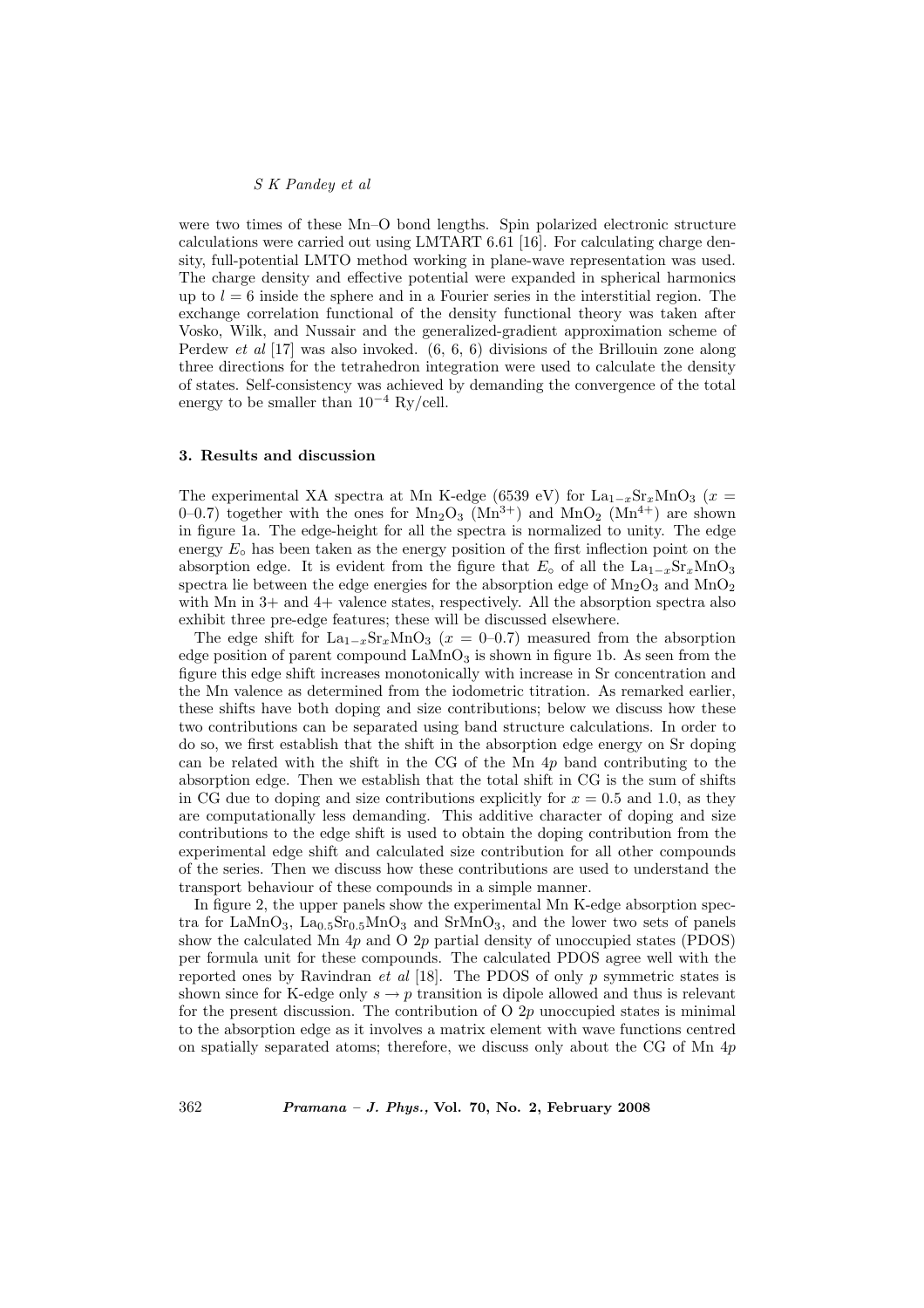

Figure 2. Experimental Mn K-edge X-ray absorption edge (top panel), calculated spin polarized partial density of states per formula unit for Mn 4p (middle panel) and O 2p (lower panel) of (a)  $\text{LaMnO}_3$ , (b)  $\text{La}_{0.5}\text{Sr}_{0.5}\text{MnO}_3$ and  $(c)$  SrMnO<sub>3</sub>.

band. The edge position corresponds to the difference between 1s and 4p levels; we note that 1s energy with respect to Fermi level hardly changes ( $\sim$ 0.02 eV) with x, and the edge shift is given by that in  $4p$  band only. The value of average of CG of Mn 4p majority and minority bands for these three compounds is 12.99, 15.65 and 16.94 eV, respectively. Thus the shift in CG for  $La<sub>0.5</sub>Sr<sub>0.5</sub>MnO<sub>3</sub>$  and  $SrMnO<sub>3</sub>$  with respect to  $\text{LaMnO}_3$  is 2.66 and 3.95 eV, respectively. Similarly, the Mn K-edge energy for these compounds is 6551.88, 6554.22 and 6555.67 eV with corresponding shifts in  $E_0$  for 50% doped and SrMnO<sub>3</sub> compounds being 2.34 and 3.79 eV, respectively. The shift in CG is thus approximately same (within ∼0.3 eV) as the shift in absorption edge energy. Such behaviour is also seen for shifts in average CG and  $E_{\rm o}$  for CaMnO<sub>3</sub> with respect to LaMnO<sub>3</sub>. This indicates that the edge shift can be understood in terms of the shift in the CG of Mn 4p band contributing to the main Mn K-edge and thus CG can be used to monitor the changes in the edge shift. Such an identification of the edge-shift with the shift in CG of the DOS of the contributing band to the absorption edge would be applicable when this DOS has 'one peak' structure. However, when the unoccupied DOS is spread over different 'peaks' in the absorption edge region, corresponding structures will be seen on the edge; a separate inflection point can be identified for each structure which would correspond to the CG of the appropriate energy domain of the band structure. This we have explicitly verified for binary compound MnO whose Mn K-edge is

*Pramana – J. Phys.*, Vol. 70, No. 2, February 2008  $363$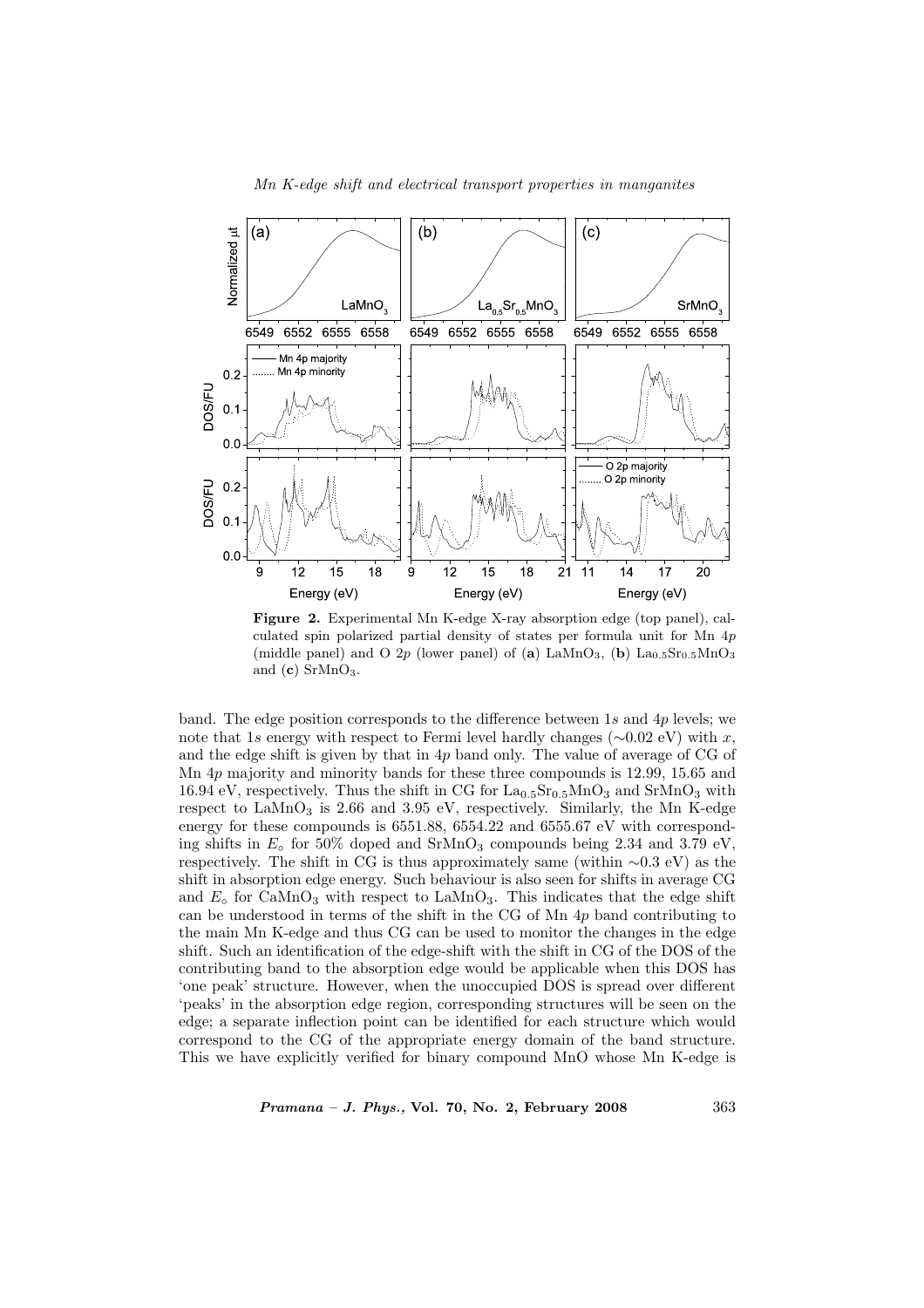structured. Our calculations also show that the total shift in average CG is less than 0.2 eV when different magnetic ordering (i.e. FM, C-AFM, A-AFM) are considered. This would indicate that edge shift does not depend much on the type of magnetic ordering in conformity with earlier results [11]. Henceforth, correspondence of  $E_{\circ}$ with CG obtained from the calculations for the FM phase only is considered.

We now show using the instances of  $La<sub>0.5</sub>Sr<sub>0.5</sub>MnO<sub>3</sub>$  and  $SrMnO<sub>3</sub>$  that the shift in CG can be used to separate out the doping and size contributions to the edge shift. For other values of  $x$ , it is rather involved as the necessary unit cell would be too big and contain a much larger number of atoms. The band structure calculations for  $x = 0.5$  compound were done using the following three lattice models to separate out the doping and size contributions: (a) using Mn–O bond lengths of  $x = 0.5$  compound obtained from EXAFS thus representing the size contribution with respect to the parent compound  $\text{LaMnO}_3$ , (b) using the Mn–O bond lengths of LaMnO<sub>3</sub> and replacing  $50\%$  of La atoms by Sr thus representing the doping contribution with respect to  $\text{LaMnO}_3$  and (c) using bond lengths corresponding to  $\text{La}_{0.5}\text{Sr}_{0.5}\text{MnO}_3$  and replacing 50% La atoms by Sr by doubling the unit cell, thus considering both doping and size contributions together. The shift in average CG of Mn  $4p$  band with respect to that of LaMnO<sub>3</sub> obtained from (a) and (b) are 1.32 and 1.28 eV, respectively. The summation of these two shifts is 2.60 eV, approximately equal to a shift of 2.66 eV obtained from (c). Similarly, the calculated values of doping and size contributions for  $SrMnO_3$  are 2.35 eV and 1.81 eV, respectively. The summation of these two is 4.16 eV, which is close to the calculated value of 3.95 eV when both doping and size contributions are considered together. Thus the edge shift  $\Delta$  (and the shift in CG of Mn 4p band) can be written as  $\Delta = E_d + E_s$  where  $E_d$  and  $E_s$  are doping and size contributions to the edge shift, respectively. This indicates that such a strategy could be adopted to determine these two contributions to the edge shift. Therefore, we now calculate  $E<sub>s</sub>$  for the rest of the compounds and estimate  $E_d$  by subtracting it from the edge shift observed experimentally.

In figure 3, the shifts in CG with respect to the CG of  $\text{LaMnO}_3$  due to size and doping contributions are shown by open and solid circles, respectively, indicating that  $E_s$  increases monotonically with Sr concentration whereas  $E_d$  first decreases between  $x = 0.1$  and 0.4 and then increases as x is increased to 0.7. On extrapolating  $E_s$  for  $x < 0.1$ ,  $E_s$  approaches zero as x tends to zero. This is shown by plus signs in the figure. The small rate of increase in  $E<sub>s</sub>$  in this region is consistent with the very little change observed in Mn–O bond lengths between Mn valence of 3.0 and  $\sim$ 3.15 [19]. The doping contribution should also vanish at  $x = 0$  as the edge shift is measured with respect to  $\text{LaMnO}_3$ . This would imply that  $E_d$  will increase in this region as indicated by the cross signs in the figure.

A look at figure 1c clearly shows that the behaviour of resistivity with  $x$  is very similar to the behaviour of  $E_d$  for  $x \geq 0.1$  – it first decreases with x up to 0.4 and then increases. As discussed above, the doping contribution  $E<sub>d</sub>$  arises due to changes in electronic configuration only keeping the Mn–O bond lengths as in  $\text{LaMnO}_3$ . Thus doping contribution is basically representing the effect of hole doping on edge shift. A decrease in  $E_d$  between  $x = 0.1$  and 0.4 would thus mean that on doping there is a decrease in the number of localized holes. This result is surprising as one would have expected  $E<sub>d</sub>$  to increase with x as the number of holes increases with increase in Sr doping. It may be remarked here that all the

364 Pramana – J. Phys., Vol. 70, No. 2, February 2008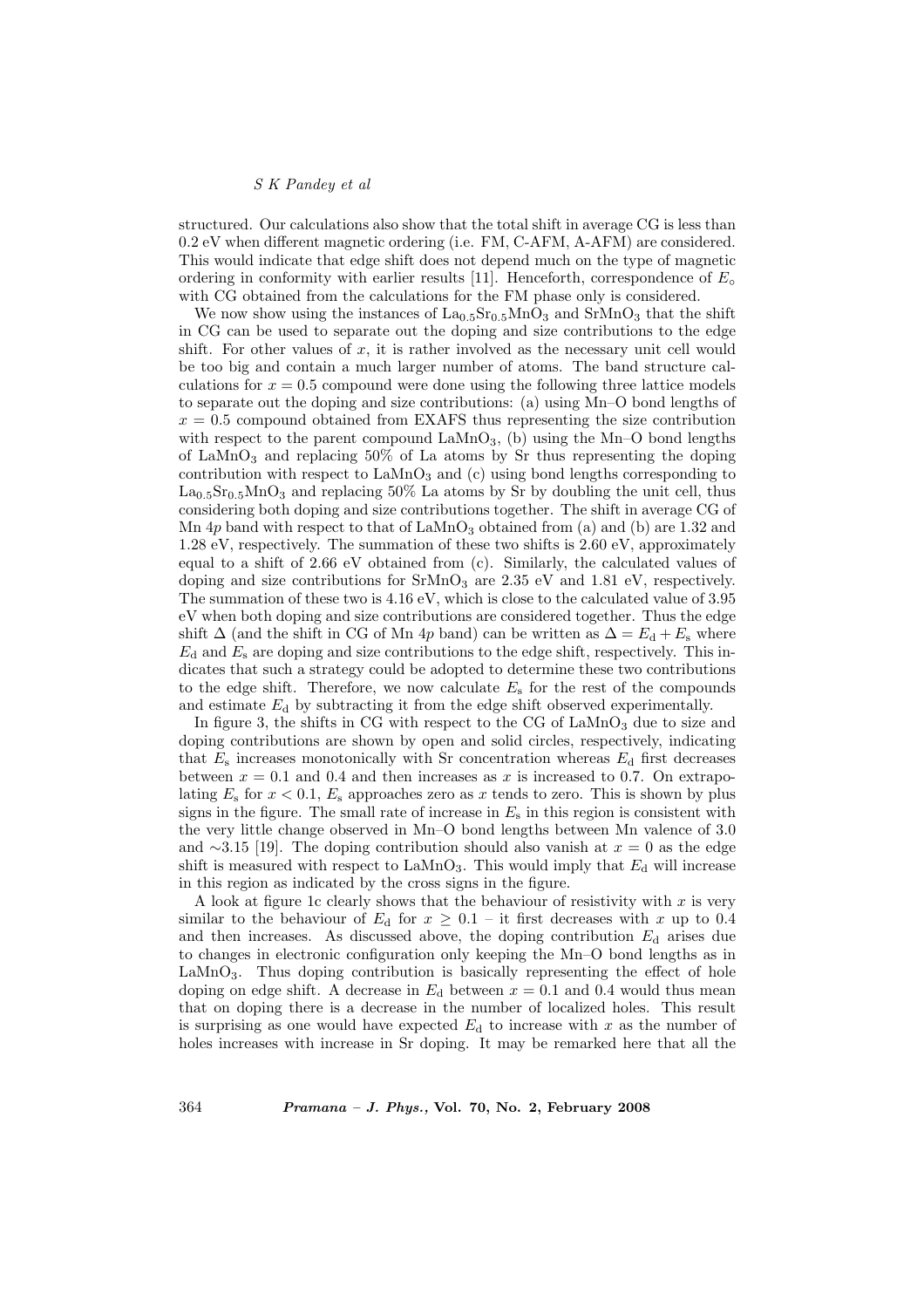

Figure 3. The doping (closed circles) and size (open circles) contributions to the X-ray absorption Mn K-edge shifts for  $La_{1-x}Sr_xMnO_3$  with respect to LaMnO<sub>3</sub>. The cross and plus signs correspond to the expected behaviour of doping and size contributions, respectively, when the valence state of Mn ions is  $< \sim 3.15$ .

doped holes may not be localized; they may exist simultaneously in localized and delocalized states as suggested by Ramakrishnan *et al* [6]. We directly correlate  $E<sub>d</sub>$ with the observed resistivity by considering hole localization. The decrease in  $E<sub>d</sub>$ would mean that holes delocalize between  $0.1 \leq x \leq 0.4$ . Holes indeed dominate the transport behaviour of manganites in this range of doping as is evident from the Hall effect measurements [20–22]. Since delocalization of holes increases up to  $x = 0.4$ , such a delocalization should result in decrease in resistivity as has been observed experimentally [23] (see figure 1c). For  $x > 0.4$ , the holes start localizing at Mn sites as is evident from the increase in  $E_d$ . This would imply that for higher compositions hole localization shall lead to increase in resistivity. This is in conformity with the observed increase in room temperature resistivity [4].

For  $x < 0.1$ ,  $E_d$  should increase with x as shown by the extrapolation, indicating increased hole localization. In the first instance it would mean that resistivity should increase with x as observed for  $x > 0.4$ . However, experimentally observed behaviour of resistivity is opposite, i.e. it decreases with  $x$ . This behaviour can be understood by noting that the compounds in this region are insulating and the conduction process may be similar to that in semiconductors. Therefore, here the effect of increase in the number of holes due to doping may be the dominating phenomenon contributing to the decrease in resistivity.

#### 4. Conclusions

In conclusion, we have shown using a simple model based on first principle calculations and experimental X-ray absorption spectra that the energy shift in Mn

 $Pramana - J. Phys., Vol. 70, No. 2, February 2008$  365